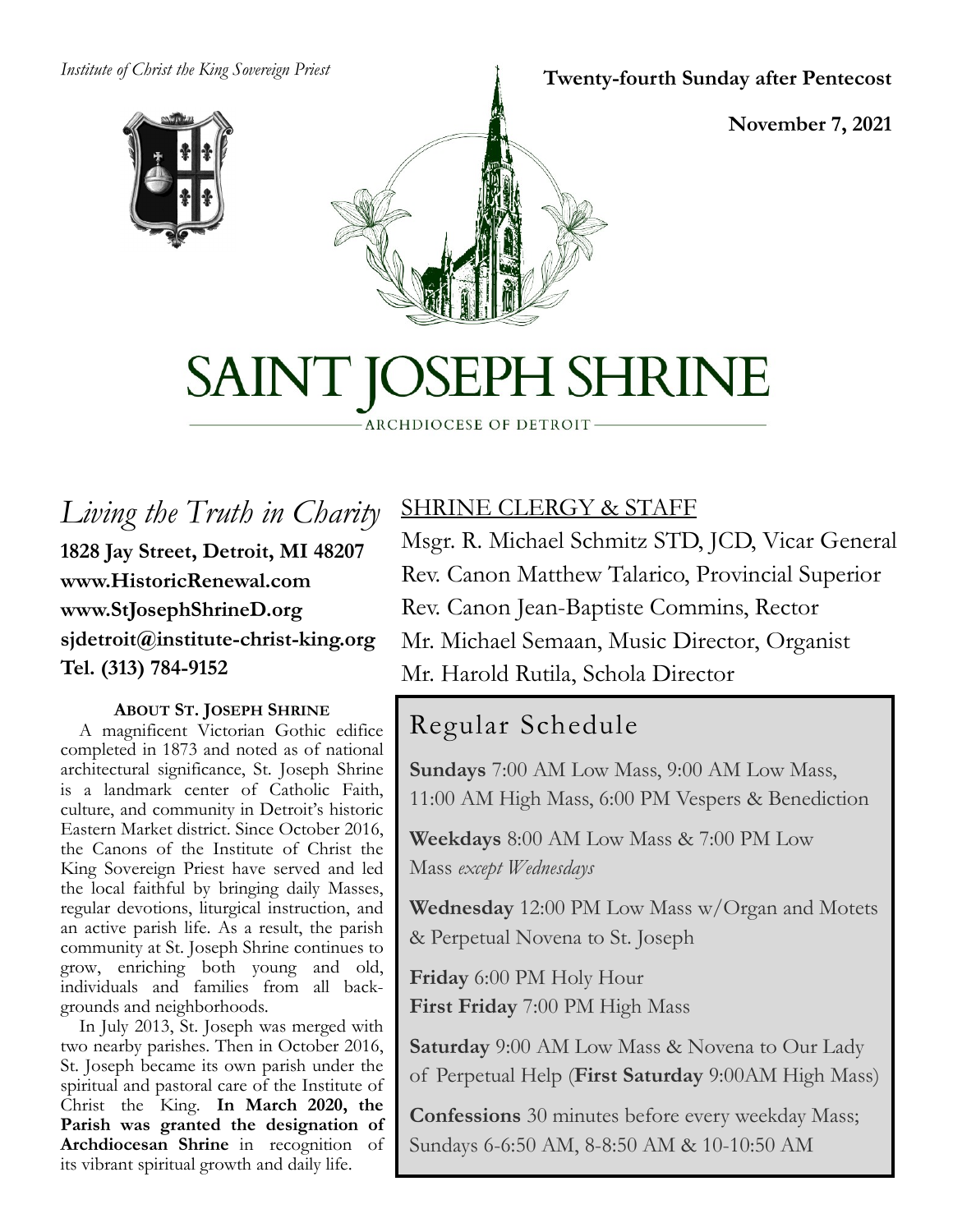|                                                       | Liturgical Calendar                                                                                       |                                                     | <b>Server Schedule</b>                           |  |
|-------------------------------------------------------|-----------------------------------------------------------------------------------------------------------|-----------------------------------------------------|--------------------------------------------------|--|
|                                                       | Sunday, November 7, Twenty-fourth Sunday after Pentecost                                                  |                                                     | Sunday, November 14,                             |  |
|                                                       | 7AM Low Mass<br>† David Philippart, requested by Jeff Philippart                                          |                                                     | 25th after Pentecost                             |  |
|                                                       |                                                                                                           |                                                     | <b>7AM Low Mass</b>                              |  |
|                                                       | 9AM Low Mass w/organ                                                                                      | The Marzynskis, requested by Celeste Coyro          | as available                                     |  |
|                                                       | 11AM High Mass                                                                                            | Pro Populo                                          | 9AM Low Mass w/organ<br>AC1: Maximillian Skinner |  |
|                                                       | 6PM Vespers & Benediction                                                                                 |                                                     |                                                  |  |
|                                                       | Monday, November 8, Feria, Mass of the Four Crowned Martyrs                                               | AC2: Thomas Skinner<br>11AM High Mass               |                                                  |  |
|                                                       | 8AM Low Mass                                                                                              | † John Alexander, requested by Wiliam Tolsma II     | MC: Gabriel Ang                                  |  |
|                                                       | 7PM Low Mass                                                                                              | Marty Brozo, requested by Beth Ledford              | Thur: John Chisholm                              |  |
|                                                       |                                                                                                           |                                                     | AC1: Juan Pablo Delgado                          |  |
| Tuesday, November 9, Dedication of Saint John Lateran |                                                                                                           |                                                     | AC2: Micah Bacon                                 |  |
|                                                       | <b>8AM Low Mass</b>                                                                                       | The Stocks, requested by the Langbeens              | Crucifer: Isaac Smith                            |  |
|                                                       | 7PM Low Mass                                                                                              | † Norma Zielinski, requested by Robert Wenderski    | Tuesday, November 16,                            |  |
|                                                       |                                                                                                           |                                                     | Dedication of St. Joseph                         |  |
|                                                       | Wednesday, November 10, Saint Andrew Avellino, Confessor                                                  |                                                     | Shrine                                           |  |
|                                                       | 12 Noon Low Mass & SJ Novena Devotions                                                                    | <b>St. Joseph Confraternity</b>                     | <b>7PM High Mass</b>                             |  |
|                                                       | Thursday, November 11, Saint Martin of Tours, Apostle of Gaul, Bishop & Confessor                         |                                                     | MC: John Simonson                                |  |
|                                                       | <b>8AM Low Mass</b>                                                                                       |                                                     | Thur: Oliver Smith<br>AC1: James Chisholm        |  |
|                                                       |                                                                                                           | † Gabriel Bateau, requested by Julio Bateau         | AC2: Ted Shaw                                    |  |
|                                                       | 7PM Low Mass                                                                                              | †† Allens, Macri, Larco, Castiglione & Grignano,    | Crucifer: Thomas Ohotnicky                       |  |
|                                                       |                                                                                                           | requested by the Allens                             |                                                  |  |
|                                                       | Friday, November 12, Saint Martin I, Pope & Martyr                                                        |                                                     | <b>Usher Schedule</b>                            |  |
|                                                       | 8AM Low Mass                                                                                              | <b>Special Intention, requested by the Howtings</b> | Sunday, November 14,                             |  |
|                                                       | 7PM Low Mass                                                                                              | Daniella Lucaj, requested by Vera Lucaj             | 25th after Pentecost<br>7AM Low Mass - Laabs &   |  |
|                                                       |                                                                                                           |                                                     | Kyle Gregory                                     |  |
|                                                       | Saturday, November 13, Saint Didacus, Confessor<br>9AM High Mass & Devotion to Our Lady of Perpetual Help |                                                     | 9AM Low Mass w/organ                             |  |
|                                                       |                                                                                                           |                                                     | - Eric Restuccia                                 |  |
|                                                       |                                                                                                           | Deacon Kevin Breen, requested by John Simmons       | - Brian Carey                                    |  |
|                                                       | Sunday, November 14, Twenty-fifth Sunday after Pentecost                                                  | - Matt Langenderfer                                 |                                                  |  |
|                                                       | 7AM Low Mass                                                                                              | † Vince Macri, requested by the Allens              | - Joe Allen                                      |  |
|                                                       | 9AM Low Mass w/organ                                                                                      | <b>Vera Lucaj,</b> requested by $V$ era Lucaj       | - Don Sadowski<br>11AM High Mass                 |  |
|                                                       | 11AM High Mass                                                                                            | Pro Populo                                          | - Ismael Lebron                                  |  |
|                                                       |                                                                                                           |                                                     | - John Howting                                   |  |
|                                                       | 6PM Vespers & Benediction                                                                                 |                                                     | - Anthony Russo                                  |  |

#### FROM THE RECTOR, CANON COMMINS My dear flock,

As I had announced already, I will be visiting my family in Versailles, France, these next weeks, to administer the sacrament of baptism for the first time to my family (although I have 12 nieces & nephews, our many travels & obligations never allowed me to be there for these special events). Two of my siblings, my younger sister and my older brother, just had a little boy, both born on the feast of the Maternity of Our Lady (October 11), a few weeks ago. One of these 2 siblings, my younger sister, military nurse married to a French Navy Seal, was finally blessed with her first child after 6 years of struggle; I offered many prayers, and many masses for this intention. Never Surrender in your prayers! She named him Joseph! God is good! Ite ad Joseph. While in Paris I hope to visit, as I always do, the chapel of the Miraculous Medal to pray specifically for the Shrine and your intentions. Also, as director of our Institute summer camps (more than 480 children this year!) and annual young adult retreat, I was not able to see my family this whole year. I am grateful for your kind understanding, and look forward to being back get to know you all! Many prayers & blessings.

ಀ

#### **7PM High Mass** - Ed Laabs

- Jonathan Benefiel - Steven Graham

**Tuesday, November 16, Dedication of St. Joseph** 

- John Howting
- Paul Ferrini

**Shrine**

- Ismael Lebron
- Steven Graham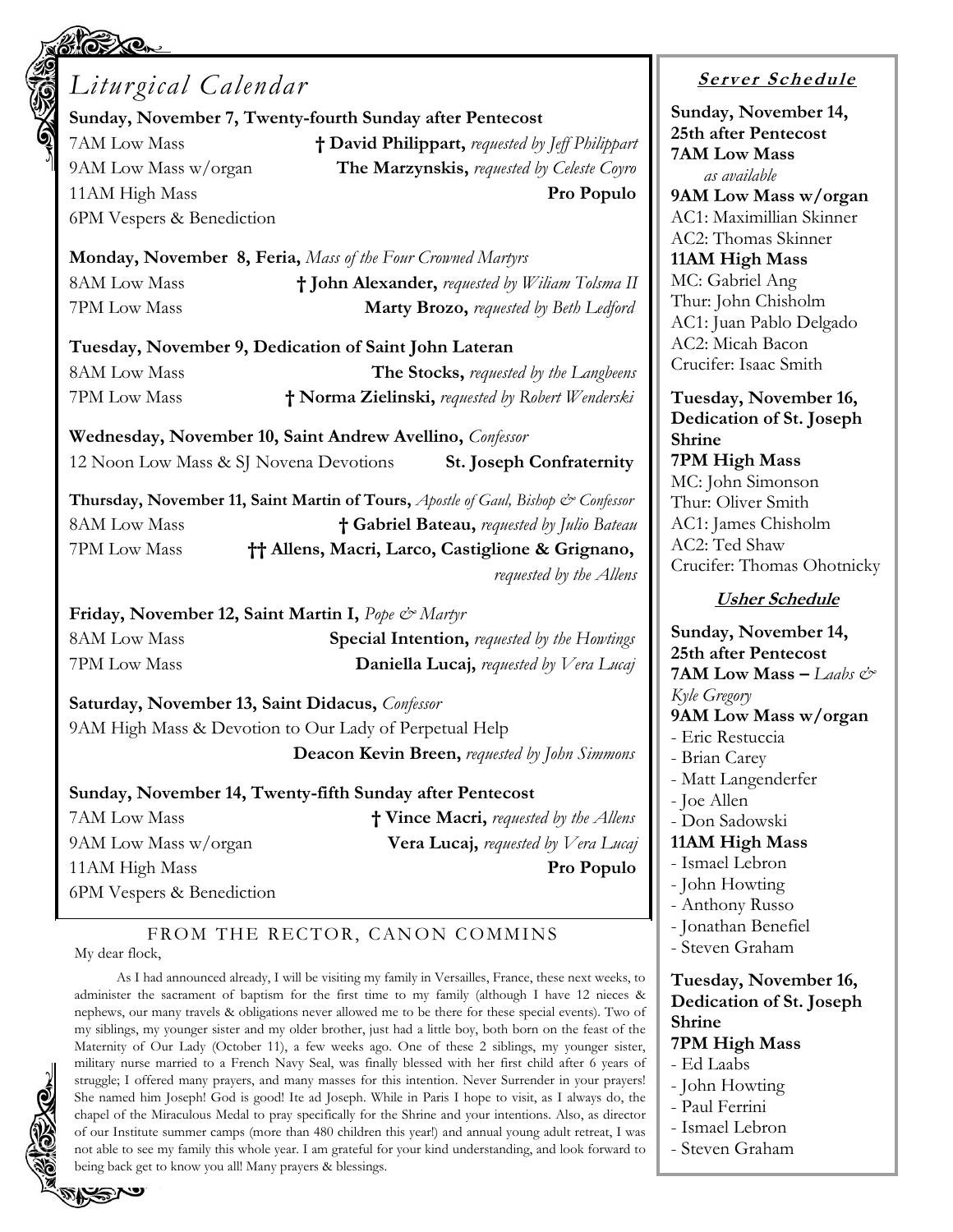#### **Calendar of Events**

#### **Plenary Indulgence**

Exceptionally this year, a plenary indulgence is granted to Catholics who visit a cemetery to pray for the dead on any day in the month of November

The conditions for obtaining a plenary indulgence are Sacramental Confession within about a week's time, reception of Holy Communion, and reciting some prayers (at least one Our Father and one Hail Mary) for the intentions of the Holy Father. This is different from praying for the Holy Father himself, as we do at Mass.

#### **What, precisely, does it mean to pray for the intentions of the Sovereign Pontiff?**

According to the Church's official decree on indulgences, the Pope's intention always includes the following objects: 1. The progress of the Faith and triumph of the Church. 2. Peace and union among Christian Princes and Rulers. 3. The conversion of sinners. 4. The uprooting of heresy. It is good to have these specific intentions in mind when praying for the Holy Father's intentions. However, even if you do not think of them specifically, your prayer is still valid, as they are included in the intention of Holy Mother Church. Of course the Pope may have other personal intentions, and these can form part of your prayer as well, but this is not necessary.

# **SOCIETY OF THE SACRED HEART RETREAT**

Friday, November 12 & Saturday, November 13

Friday, November 12: 6pm Holy Hour, 7pm Mass followed by reception in Social Hall, an evening reflection and Compline.

Saturday, November 13: 9am Mass followed by breakfast, Conference (**topic:** *The Rubrics of Revelation: Understanding the Role of the Magisterium*), and Benediction.

Canon Aaron Huberfeld the National Chaplain of the Society will be visiting Detroit from Wausau to preach and conduct this retreat.

**TODAY! November 7,** Lesson in the Liturgy, in the Social Hall after the 11AM High Mass.

**Wednesday, November 10,** Children's Catechism in **Social Hall** at 7pm.

**Friday, November 12, && Saturday, November 13,** Society of the Sacred Heart Retreat details in left column.

**ALSO on Saturday, November 13,** Altar Boy Training day. Bring notepads and pencils! Starts at 10:30 am.

**Sunday, November 14, First Communion class** in the Rectory basement classroom after 11am High Mass.

**Wednesday, November 17, Teenager Catechism** in **Social Hall** at 7pm.

**Friday, November 19, Aquinas Night** in Social Hall after 6PM Holy Hour, 7PM Mass. Conference Topic: **Matters of Death & Life 2 - Unbaptized Souls, the Dead, the Saints**

**Sunday, November 21, Confirmation class** 

**Rotation of Sunday Devotions at the Shrine 1st Sunday of the Month:** Men of Saint Joseph. Devotions to their patron at his Side Altar.

2nd Sunday of the Month: Holy Name Society Devotions. Pledge made after Mass at Main Altar.

3rd Sunday of the Month: Helpers of the Holy Family. Devotions at the Altar of Our Lady.

#### **SAINT PHILIP NERI HOMESCHOOL GROUP**

The Saint Philip Neri Homeschool Group has started its third year at St. Joseph Shrine! Classes for 2021-2022 are on Wednesdays after the noon Mass, and include art, nature studies, music, and math. To be added to the email list, please email sjdetroit@icksp.org.